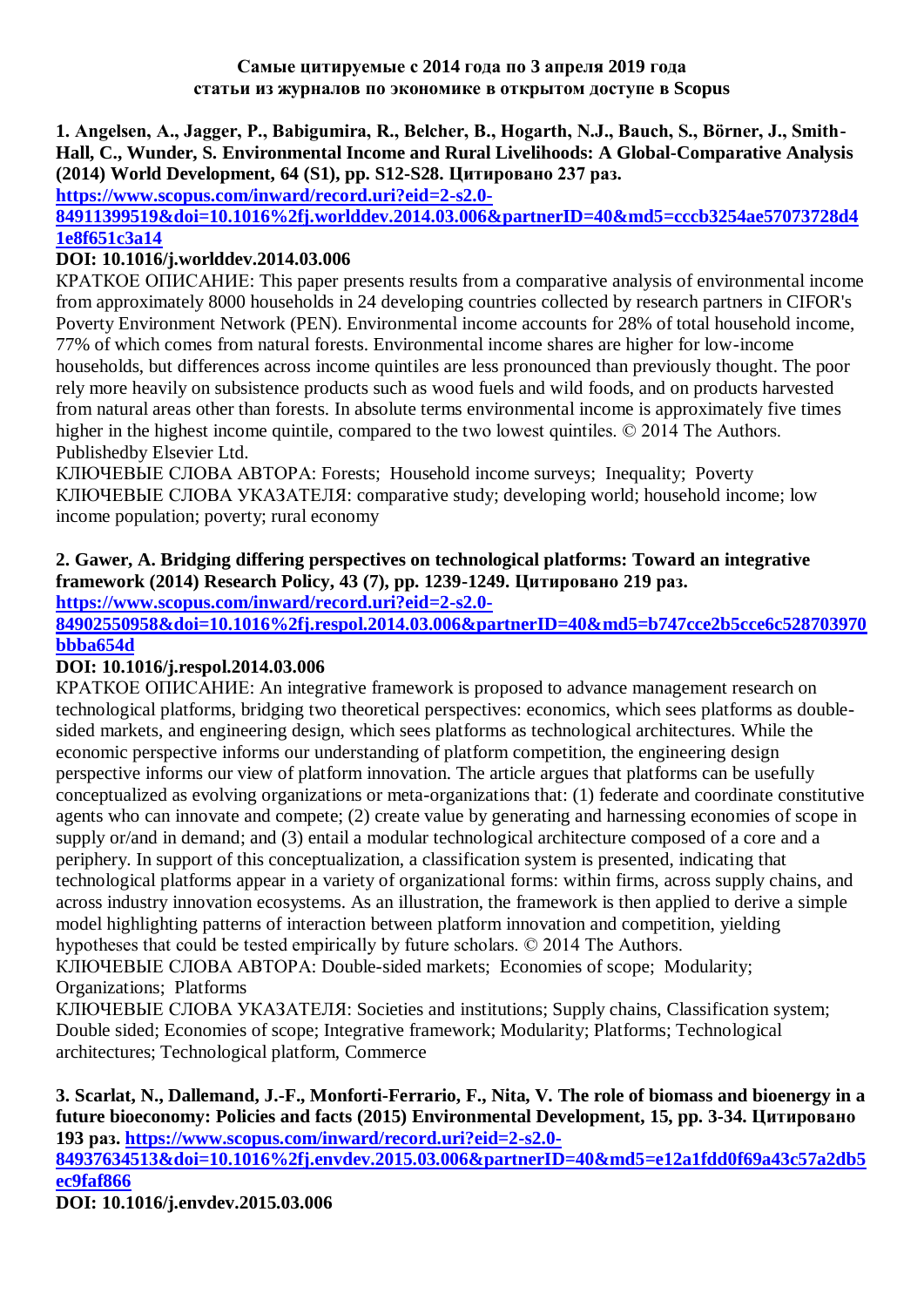КРАТКОЕ ОПИСАНИЕ: The European Commission has set a long-term goal to develop a competitive, resource efficient and low carbon economy by 2050. Bioeconomy is expected to play an important role in the low carbon economy. This paper provides a review of the policy framework for developing a bioeconomy in the European Union covering energy and climate, agriculture and forestry, industry and research. The Europe has a number of well-established traditional bio-based industries, ranging from agriculture, food, feed, fibre and forest-based industries. This paper proposes an analysis of the current status of bioeconomy in the European Union and worldwide until 2020 and beyond. We estimate the current bio economy market at about  $\epsilon$  2.4 billion, including agriculture, food and beverage, agro-industrial products, fisheries and aquaculture, forestry, wood-based industry, biochemical, enzymes,

biopharmaceutical, biofuels and bioenergy, using about 2 billion tonnes and employing 22 million persons. New sectors are emerging, such as biomaterials and green chemistry. The transition toward a bioeconomy will rely on the advancement in technology of a range of processes, on the achievement of a breakthrough in terms of technical performances and cost effectiveness and will depend on the availability of sustainable biomass. © 2015 The Authors.

КЛЮЧЕВЫЕ СЛОВА АВТОРА: Bio-materials; Bioeconomy; Bioenergy; Biomass; Green economy; Policies

### **4. Bocken, N.M.P., de Pauw, I., Bakker, C., van der Grinten, B. Product design and business model strategies for a circular economy (2016) Journal of Industrial and Production Engineering, 33 (5), pp. 308-320. Цитировано 148 раз.**

### **[https://www.scopus.com/inward/record.uri?eid=2-s2.0-](https://www.scopus.com/inward/record.uri?eid=2-s2.0-84975267199&doi=10.1080%2f21681015.2016.1172124&partnerID=40&md5=989b60b5a6a2389a372b4600aee95946) [84975267199&doi=10.1080%2f21681015.2016.1172124&partnerID=40&md5=989b60b5a6a2389a372b](https://www.scopus.com/inward/record.uri?eid=2-s2.0-84975267199&doi=10.1080%2f21681015.2016.1172124&partnerID=40&md5=989b60b5a6a2389a372b4600aee95946) [4600aee95946](https://www.scopus.com/inward/record.uri?eid=2-s2.0-84975267199&doi=10.1080%2f21681015.2016.1172124&partnerID=40&md5=989b60b5a6a2389a372b4600aee95946)**

# **DOI: 10.1080/21681015.2016.1172124**

КРАТКОЕ ОПИСАНИЕ: The transition within business from a linear to a circular economy brings with it a range of practical challenges for companies. The following question is addressed: What are the product design and business model strategies for companies that want to move to a circular economy model? This paper develops a framework of strategies to guide designers and business strategists in the move from a linear to a circular economy. Building on Stahel, the terminology of slowing, closing, and narrowing resource loops is introduced. A list of product design strategies, business model strategies, and examples for key decision-makers in businesses is introduced, to facilitate the move to a circular economy. This framework also opens up a future research agenda for the circular economy. © 2016 The Author(s). Published by Informa UK Limited, trading as Taylor & Francis Group.

КЛЮЧЕВЫЕ СЛОВА АВТОРА: Circular business model; circular design; circularity; closed loop; sustainability

КЛЮЧЕВЫЕ СЛОВА УКАЗАТЕЛЯ: Decision making; Design; Sustainable development, Business modeling; Circular designs; Circular economy; circularity; Closed loops; Decision makers; Design strategies; Research agenda, Product design

#### **5.Haas, W., Krausmann, F., Wiedenhofer, D., Heinz, M. How circular is the global economy?: An assessment of material flows, waste production, and recycling in the European union and the world in 2005 (2015) Journal of Industrial Ecology, 19 (5), pp. 765-777. Цитировано 145 раз. [https://www.scopus.com/inward/record.uri?eid=2-s2.0-](https://www.scopus.com/inward/record.uri?eid=2-s2.0-84949538782&doi=10.1111%2fjiec.12244&partnerID=40&md5=7654bbc91ce75fc25fbb9dafbcb6687b)**

**[84949538782&doi=10.1111%2fjiec.12244&partnerID=40&md5=7654bbc91ce75fc25fbb9dafbcb6687b](https://www.scopus.com/inward/record.uri?eid=2-s2.0-84949538782&doi=10.1111%2fjiec.12244&partnerID=40&md5=7654bbc91ce75fc25fbb9dafbcb6687b) DOI: 10.1111/jiec.12244**

КРАТКОЕ ОПИСАНИЕ: It is increasingly recognized that the growing metabolism of society is approaching limitations both with respect to sources for resource inputs and sinks for waste and emission outflows. The circular economy (CE) is a simple, but convincing, strategy, which aims at reducing both input of virgin materials and output of wastes by closing economic and ecological loops of resource flows. This article applies a sociometabolic approach to assess the circularity of global material flows. All societal material flows globally and in the European Union (EU-27) are traced from extraction to disposal and presented for main material groups for 2005. Our estimate shows that while globally roughly 4 gigatonnes per year (Gt/yr) of waste materials are recycled, this flow is of moderate size compared to 62 Gt/yr of processed materials and outputs of 41 Gt/yr. The low degree of circularity has two main reasons: First, 44% of processed materials are used to provide energy and are thus not available for recycling. Second,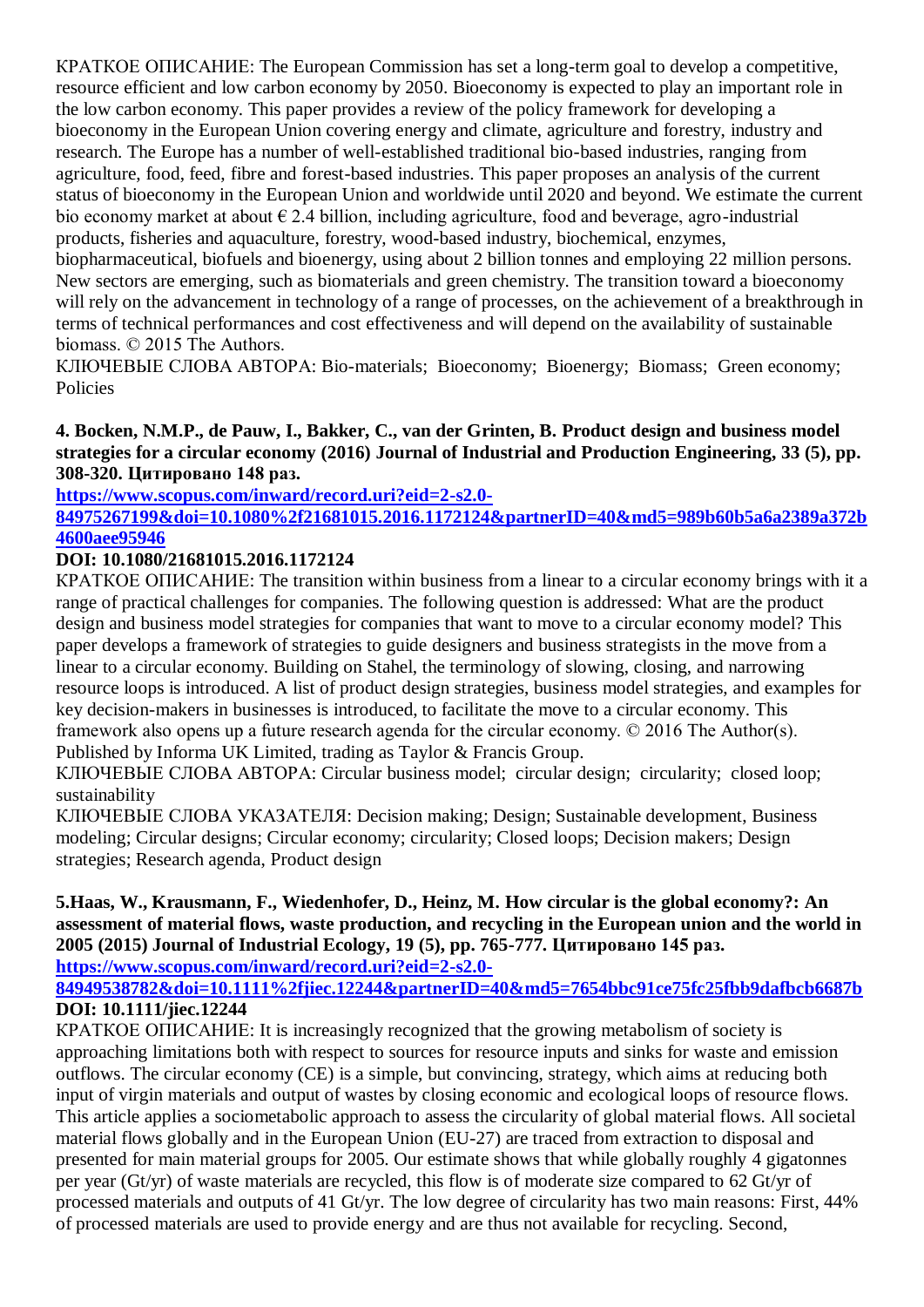socioeconomic stocks are still growing at a high rate with net additions to stocks of 17 Gt/yr. Despite having considerably higher end-of-life recycling rates in the EU, the overall degree of circularity is low for similar reasons. Our results indicate that strategies targeting the output side (end of pipe) are limited given present proportions of flows, whereas a shift to renewable energy, a significant reduction of societal stock growth, and decisive eco-design are required to advance toward a CE. © 2014 by Yale University.

КЛЮЧЕВЫЕ СЛОВА АВТОРА: Circular economy; Energy transition; Industrial ecology; Material flow accounting; Recycling; Sustainable resource use

КЛЮЧЕВЫЕ СЛОВА УКАЗАТЕЛЯ: Ecology; Economics, Circular economy; Energy transitions; Industrial ecology; Material flow accountings; Sustainable resource use, Recycling, economic activity; energy flux; European Union; industrial ecology; industrial technology; life cycle analysis; material flow analysis; recycling; renewable resource; resource use; sustainable development; waste disposal; waste treatment

#### **6.McDonald, R.I., Weber, K., Padowski, J., Flörke, M., Schneider, C., Green, P.A., Gleeson, T., Eckman, S., Lehner, B., Balk, D., Boucher, T., Grill, G., Montgomery, M.**

**Water on an urban planet: Urbanization and the reach of urban water infrastructure (2014) Global Environmental Change, 27 (1), pp. 96-105. Цитировано 131 раз.**

**[https://www.scopus.com/inward/record.uri?eid=2-s2.0-](https://www.scopus.com/inward/record.uri?eid=2-s2.0-84905186776&doi=10.1016%2fj.gloenvcha.2014.04.022&partnerID=40&md5=3fabefc3f52cfd859886f84256a16be3)**

## **[84905186776&doi=10.1016%2fj.gloenvcha.2014.04.022&partnerID=40&md5=3fabefc3f52cfd859886f](https://www.scopus.com/inward/record.uri?eid=2-s2.0-84905186776&doi=10.1016%2fj.gloenvcha.2014.04.022&partnerID=40&md5=3fabefc3f52cfd859886f84256a16be3) [84256a16be3](https://www.scopus.com/inward/record.uri?eid=2-s2.0-84905186776&doi=10.1016%2fj.gloenvcha.2014.04.022&partnerID=40&md5=3fabefc3f52cfd859886f84256a16be3)**

## **DOI: 10.1016/j.gloenvcha.2014.04.022**

КРАТКОЕ ОПИСАНИЕ: Urban growth is increasing the demand for freshwater resources, yet surprisingly the water sources of the world's large cities have never been globally assessed, hampering efforts to assess the distribution and causes of urban water stress. We conducted the first global survey of the large cities' water sources, and show that previous global hydrologic models that ignored urban water infrastructure significantly overestimated urban water stress. Large cities obtain 78±3% of their water from surface sources, some of which are far away: cumulatively, large cities moved 504 billion liters a day (184km3yr-1) a distance of 27,000±3800km, and the upstream contributing area of urban water sources is 41% of the global land surface. Despite this infrastructure, one in four cities, containing \$4.8±0.7 trillion in economic activity, remain water stressed due to geographical and financial limitations. The strategic management of these cities' water sources is therefore important for the future of the global economy. © 2014 The Authors. КЛЮЧЕВЫЕ СЛОВА АВТОРА: Cities; Cross-basin transfer; Desalination; Groundwater; Surface water; Water security

КЛЮЧЕВЫЕ СЛОВА УКАЗАТЕЛЯ: desalination; global economy; hydrological modeling; land surface; surface water; urban growth; water stress

# **7. Shelton, T., Zook, M., Wiig, A.The 'actually existing smart city' (2015) Cambridge Journal of Regions, Economy and Society, 8 (1), pp. 13-25. Цитировано 124 раз.**

**[https://www.scopus.com/inward/record.uri?eid=2-s2.0-](https://www.scopus.com/inward/record.uri?eid=2-s2.0-84926341632&doi=10.1093%2fcjres%2frsu026&partnerID=40&md5=fd5064f0bc0ec64cef278468c871d846)**

**[84926341632&doi=10.1093%2fcjres%2frsu026&partnerID=40&md5=fd5064f0bc0ec64cef278468c871](https://www.scopus.com/inward/record.uri?eid=2-s2.0-84926341632&doi=10.1093%2fcjres%2frsu026&partnerID=40&md5=fd5064f0bc0ec64cef278468c871d846) [d846](https://www.scopus.com/inward/record.uri?eid=2-s2.0-84926341632&doi=10.1093%2fcjres%2frsu026&partnerID=40&md5=fd5064f0bc0ec64cef278468c871d846)**

# **DOI: 10.1093/cjres/rsu026**

КРАТКОЕ ОПИСАНИЕ: This paper grounds the critique of the 'smart city' in its historical and geographical context. Adapting Brenner and Theodore's notion of 'actually existing neoliberalism', we suggest a greater attention be paid to the 'actually existing smart city', rather than the exceptional or paradigmatic smart cities of Songdo, Masdar and Living PlanIT Valley. Through a closer analysis of cases in Louisville and Philadelphia, we demonstrate the utility of understanding the material effects of these policies in actual cities around the world, with a particular focus on how and from where these policies have arisen, and how they have unevenly impacted the places that have adopted them. © 2014 The Author. КЛЮЧЕВЫЕ СЛОВА АВТОРА: data; economic development; governance; smart cities; urban studies КЛЮЧЕВЫЕ СЛОВА УКАЗАТЕЛЯ: economic development; governance approach; neoliberalism; urban area; urban economy, Abu Dhabi [United Arab Emirates]; Incheon [South Korea]; Kentucky; Louisville; Masdar; Pennsylvania; Philadelphia; Songdo; South Korea; United Arab Emirates; United States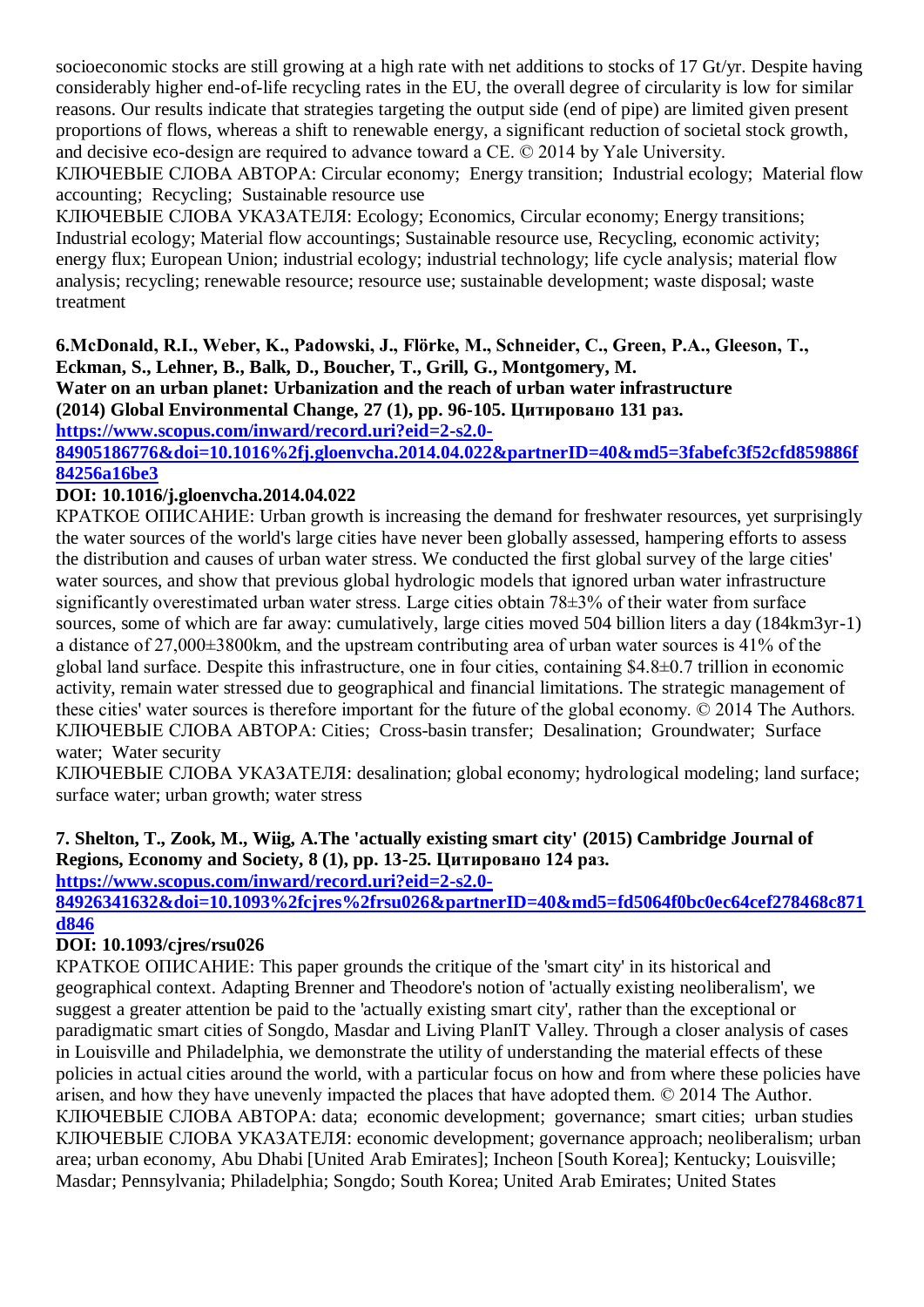### **8.Roberts, A., Brooks, R., Shipway, P. Internal combustion engine cold-start efficiency: A review of the problem, causes and potential solutions (2014) Energy Conversion and Management, 82, pp. 327- 350. Цитировано 118 раз.**

**[https://www.scopus.com/inward/record.uri?eid=2-s2.0-](https://www.scopus.com/inward/record.uri?eid=2-s2.0-84898072340&doi=10.1016%2fj.enconman.2014.03.002&partnerID=40&md5=b29b6f59e01c15c7de690e17c6b4f270)**

### **[84898072340&doi=10.1016%2fj.enconman.2014.03.002&partnerID=40&md5=b29b6f59e01c15c7de69](https://www.scopus.com/inward/record.uri?eid=2-s2.0-84898072340&doi=10.1016%2fj.enconman.2014.03.002&partnerID=40&md5=b29b6f59e01c15c7de690e17c6b4f270) [0e17c6b4f270](https://www.scopus.com/inward/record.uri?eid=2-s2.0-84898072340&doi=10.1016%2fj.enconman.2014.03.002&partnerID=40&md5=b29b6f59e01c15c7de690e17c6b4f270)**

### **DOI: 10.1016/j.enconman.2014.03.002**

КРАТКОЕ ОПИСАНИЕ: Legislation on vehicle emissions continues to become more stringent in an effort to minimise the impact of internal combustion engines on the environment. One area of significant concern in this respect is that of the cold-start; the thermal efficiency of the internal combustion engine is significantly lower at cold-start than when the vehicle reaches steady state temperatures owing to suboptimal lubricant and component temperatures. The drive for thermal efficiency (of both the internal combustion engine and of the vehicle as a whole) has led to a variety of solutions being trialled to assess their merits and effects on other vehicle systems during this warm-up phase (and implemented where appropriate). The approaches have a common theme of attempting to reduce energy losses so that systems and components reach their intended operating temperature range as soon as possible after engine start. In the case of the engine, this is primarily focused on the lubricant system. Lubricant viscosity is highly sensitive to temperature and the increased viscosity at low temperatures results in higher frictional and pumping losses than would be observed at the target operating temperature. The approaches used to tackle the problem include the use of phase change materials (to reduce the cool-down rate during a period following engine running) [1,2] and the use of thermal barrier coatings in an attempt to insulate the cylinder bore and prevent heat loss (thus increasing the amount of energy utilised as brake work [3]). A range of system alterations have also been trialled including diversion systems on the lubricant circuit to reduce thermal losses. Presented here is a critical review of the research into vehicle thermal management during the cold-start phase which has been driven by a desire to improve both engine and overall vehicle engine efficiency. The review includes both system developments and material selection issues and the role the two fields have to play in tackling this critical issue. © 2014 The Authors. Published by Elsevier Ltd. КЛЮЧЕВЫЕ СЛОВА АВТОРА: Energy efficiency; Engine cold-starts; Fuel economy; Insulation; Lubrication; Phase change materials

КЛЮЧЕВЫЕ СЛОВА УКАЗАТЕЛЯ: Component temperatures; Lubricant viscosity; Operating temperature; Operating temperature ranges; Steady-state temperature; System development; Thermal efficiency; Vehicle thermal management, Automobile cooling systems; Energy dissipation; Energy efficiency; Engines; Fuel economy; Insulation; Lubrication; Phase change materials; Temperature; Thermal barrier coatings; Vehicles; Viscosity, Engine cylinders

### **9.Leuz, C., Wysocki, P.D.The Economics of Disclosure and Financial Reporting Regulation: Evidence and Suggestions for Future Research (2016) Journal of Accounting Research, 54 (2), pp. 525-622. Цитировано 113 раз.**

#### **[https://www.scopus.com/inward/record.uri?eid=2-s2.0-84963568354&doi=10.1111%2f1475-](https://www.scopus.com/inward/record.uri?eid=2-s2.0-84963568354&doi=10.1111%2f1475-679X.12115&partnerID=40&md5=4689df597d2650fe38514315edca85f0) [679X.12115&partnerID=40&md5=4689df597d2650fe38514315edca85f0](https://www.scopus.com/inward/record.uri?eid=2-s2.0-84963568354&doi=10.1111%2f1475-679X.12115&partnerID=40&md5=4689df597d2650fe38514315edca85f0) DOI: 10.1111/1475-679X.12115**

### КРАТКОЕ ОПИСАНИЕ: This paper discusses the empirical literature on the economic consequences of disclosure and financial reporting regulation, drawing on U.S. and international evidence. Given the policy relevance of research on regulation, we highlight the challenges with (1) quantifying regulatory costs and benefits, (2) measuring disclosure and reporting outcomes, and (3) drawing causal inferences from regulatory studies. Next, we discuss empirical studies that link disclosure and reporting activities to firmspecific and market-wide economic outcomes. Understanding these links is important when evaluating regulation. We then synthesize the empirical evidence on the economic effects of disclosure regulation and reporting standards, including the evidence on International Financial Reporting Standards (IFRS) adoption. Several important conclusions emerge. We generally lack evidence on market-wide effects and externalities from regulation, yet such evidence is central to the economic justification of regulation. Moreover, evidence on causal effects of disclosure and reporting regulation is still relatively rare. We also lack evidence on the real effects of such regulation. These limitations provide many research opportunities. We conclude with several specific suggestions for future research. © 2016 The Accounting Research Center at the University of Chicago Booth School of Business.